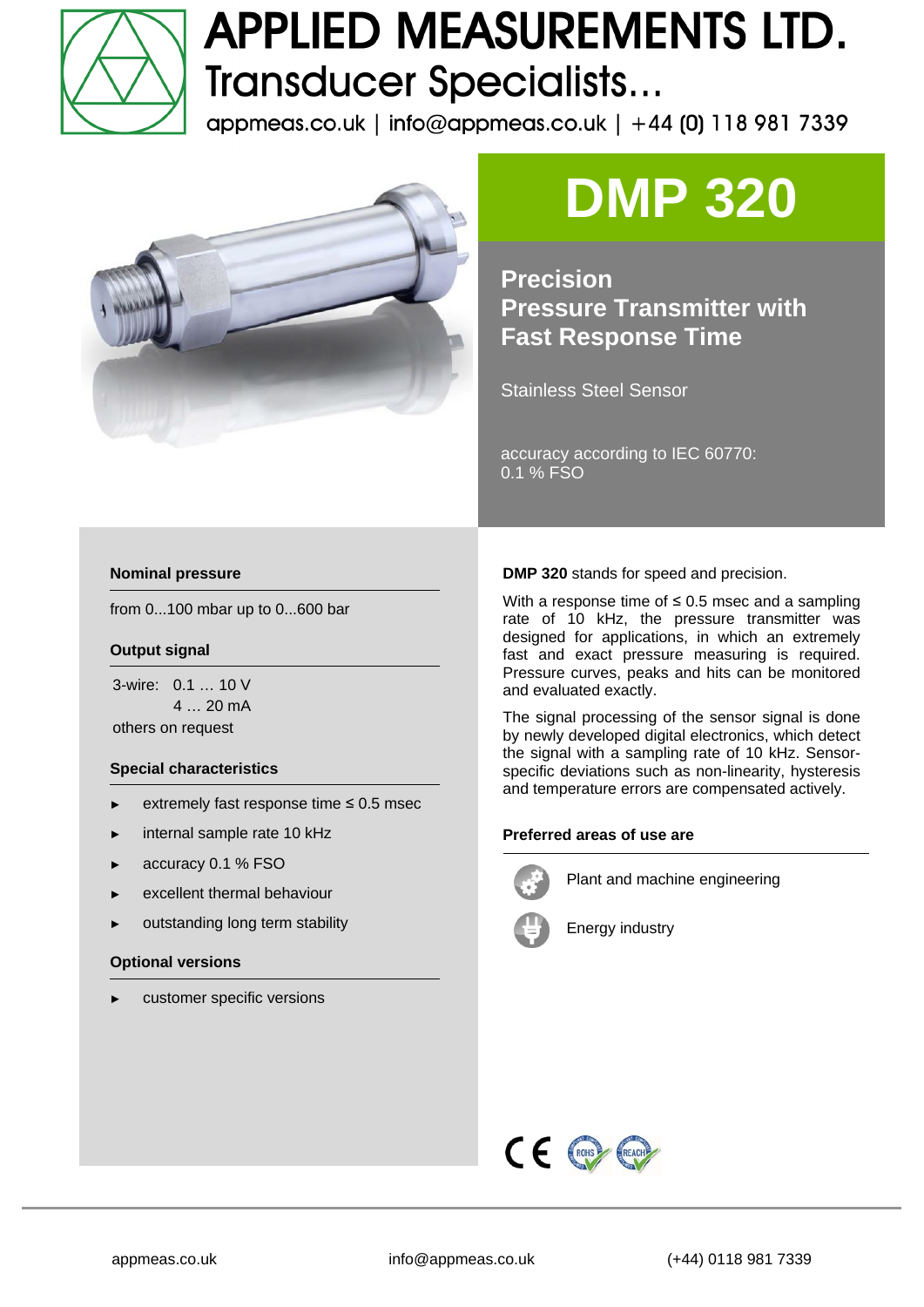| Input pressure range                                                                                                                                                             | $-10$                                          |                                                                                                          |                        |                        | 0.40 |                                |                   |                                                                                                  | 2.5  | 4    | 6    |  |  |  |  |  |
|----------------------------------------------------------------------------------------------------------------------------------------------------------------------------------|------------------------------------------------|----------------------------------------------------------------------------------------------------------|------------------------|------------------------|------|--------------------------------|-------------------|--------------------------------------------------------------------------------------------------|------|------|------|--|--|--|--|--|
| Nominal pressure gauge<br>[bar]<br>Nominal pressure abs.                                                                                                                         | $\blacksquare$                                 | 0.10<br>$\blacksquare$                                                                                   | 0.16<br>$\overline{a}$ | 0.25<br>$\blacksquare$ | 0.40 | 0.60<br>0.60                   | 1<br>$\mathbf{1}$ | 1.6<br>1.6                                                                                       | 2.5  | 4    | 6    |  |  |  |  |  |
| [bar]<br>Overpressure<br>[bar]                                                                                                                                                   | 5                                              | 0.5                                                                                                      | 1                      | 1                      | 2    | 5                              | 5                 | 10                                                                                               | 10   | 20   | 40   |  |  |  |  |  |
| Burst pressure ≥<br>[bar]                                                                                                                                                        | 7.5                                            | 1.5                                                                                                      | 1.5                    | 1.5                    | 3    | 7.5                            | 7.5               | 15                                                                                               | 15   | 25   | 50   |  |  |  |  |  |
|                                                                                                                                                                                  |                                                |                                                                                                          |                        |                        |      |                                |                   |                                                                                                  |      |      |      |  |  |  |  |  |
| Nominal pressure                                                                                                                                                                 |                                                | 10<br>16<br>25<br>40<br>60<br>100<br>160<br>250                                                          |                        |                        |      |                                |                   |                                                                                                  |      | 400  | 600  |  |  |  |  |  |
| [bar]<br>gauge /abs                                                                                                                                                              |                                                |                                                                                                          |                        |                        |      |                                |                   |                                                                                                  |      |      |      |  |  |  |  |  |
| Overpressure<br>[bar]                                                                                                                                                            | 40                                             | 80                                                                                                       | 80                     | 105                    | 210  |                                | 600               | 600                                                                                              | 1000 | 1000 | 1000 |  |  |  |  |  |
| Burst pressure ≥<br>[bar]                                                                                                                                                        | 50                                             | 120                                                                                                      | 120                    | 210                    | 420  |                                | 1000              | 1000                                                                                             | 1250 | 1250 | 1250 |  |  |  |  |  |
| Vacuum resistance                                                                                                                                                                |                                                | $P_N \ge 1$ bar: unlimited vacuum resistance<br>$P_N$ < 1 bar: on request                                |                        |                        |      |                                |                   |                                                                                                  |      |      |      |  |  |  |  |  |
|                                                                                                                                                                                  |                                                |                                                                                                          |                        |                        |      |                                |                   |                                                                                                  |      |      |      |  |  |  |  |  |
| <b>Output signal / Supply</b>                                                                                                                                                    |                                                |                                                                                                          |                        |                        |      |                                |                   |                                                                                                  |      |      |      |  |  |  |  |  |
| 3-wire voltage                                                                                                                                                                   |                                                | 0.1  10 V / $V_s$ = 14  30 $V_{DC}$                                                                      |                        |                        |      |                                |                   |                                                                                                  |      |      |      |  |  |  |  |  |
| 3-wire current                                                                                                                                                                   |                                                |                                                                                                          |                        |                        |      |                                |                   |                                                                                                  |      |      |      |  |  |  |  |  |
| 4  20 mA / $V_s$ = 14  30 $V_{DC}$<br>Performance                                                                                                                                |                                                |                                                                                                          |                        |                        |      |                                |                   |                                                                                                  |      |      |      |  |  |  |  |  |
| Accuracy <sup>1</sup>                                                                                                                                                            |                                                |                                                                                                          |                        |                        |      |                                |                   |                                                                                                  |      |      |      |  |  |  |  |  |
| Permissible load                                                                                                                                                                 |                                                | $\leq \pm 0.1$ % FSO<br>current 3-wire: $R_{max} = 500 \Omega$<br>voltage 3-wire: $R_{min} = 10 k\Omega$ |                        |                        |      |                                |                   |                                                                                                  |      |      |      |  |  |  |  |  |
| Influence effects                                                                                                                                                                |                                                | supply: 0.05 % FSO / 10 V                                                                                |                        |                        |      | load: 0.05 % FSO / $k\Omega$   |                   |                                                                                                  |      |      |      |  |  |  |  |  |
| Long term stability                                                                                                                                                              |                                                | $\leq \pm 0.1$ % FSO / year at reference conditions                                                      |                        |                        |      |                                |                   |                                                                                                  |      |      |      |  |  |  |  |  |
| Response time                                                                                                                                                                    | $\leq$ 0.5 msec                                |                                                                                                          |                        |                        |      |                                |                   |                                                                                                  |      |      |      |  |  |  |  |  |
|                                                                                                                                                                                  |                                                |                                                                                                          |                        |                        |      |                                |                   |                                                                                                  |      |      |      |  |  |  |  |  |
| <sup>1</sup> accuracy according to IEC 60770 – limit point adjustment (non-linearity, hysteresis, repeatability)<br>Thermal effects (Offset and Span) / Permissible temperatures |                                                |                                                                                                          |                        |                        |      |                                |                   |                                                                                                  |      |      |      |  |  |  |  |  |
| [% FSO] $\leq \pm 0.2$ in compensated range -20  80 °C<br>Tolerance band                                                                                                         |                                                |                                                                                                          |                        |                        |      |                                |                   |                                                                                                  |      |      |      |  |  |  |  |  |
| [% FSO / 10 K]<br>TC, average                                                                                                                                                    |                                                | $\pm$ 0.02 in compensated range -20  80 °C                                                               |                        |                        |      |                                |                   |                                                                                                  |      |      |      |  |  |  |  |  |
| Permissible temperatures                                                                                                                                                         |                                                | medium:<br>$-40$ 125 $^{\circ}$ C                                                                        |                        |                        |      |                                |                   |                                                                                                  |      |      |      |  |  |  |  |  |
|                                                                                                                                                                                  | electronics / environment:<br>$-4085^{\circ}C$ |                                                                                                          |                        |                        |      |                                |                   |                                                                                                  |      |      |      |  |  |  |  |  |
|                                                                                                                                                                                  | $-40100^{\circ}$ C<br>storage:                 |                                                                                                          |                        |                        |      |                                |                   |                                                                                                  |      |      |      |  |  |  |  |  |
| <b>Electrical protection</b>                                                                                                                                                     |                                                |                                                                                                          |                        |                        |      |                                |                   |                                                                                                  |      |      |      |  |  |  |  |  |
| Short-circuit protection                                                                                                                                                         |                                                | permanent                                                                                                |                        |                        |      |                                |                   |                                                                                                  |      |      |      |  |  |  |  |  |
| Reverse polarity protection                                                                                                                                                      |                                                | no damage, but also no function                                                                          |                        |                        |      |                                |                   |                                                                                                  |      |      |      |  |  |  |  |  |
| Electromagnetic compatibility                                                                                                                                                    |                                                | emission and immunity according to EN 61326                                                              |                        |                        |      |                                |                   |                                                                                                  |      |      |      |  |  |  |  |  |
| <b>Mechanical stability</b>                                                                                                                                                      |                                                |                                                                                                          |                        |                        |      |                                |                   |                                                                                                  |      |      |      |  |  |  |  |  |
| Vibration                                                                                                                                                                        |                                                | 10 g RMS (25  2000 Hz)<br>according to DIN EN 60068-2-6                                                  |                        |                        |      |                                |                   |                                                                                                  |      |      |      |  |  |  |  |  |
| Shock                                                                                                                                                                            |                                                | 500 g / 1 msec<br>according to DIN EN 60068-2-27                                                         |                        |                        |      |                                |                   |                                                                                                  |      |      |      |  |  |  |  |  |
|                                                                                                                                                                                  |                                                |                                                                                                          |                        |                        |      |                                |                   |                                                                                                  |      |      |      |  |  |  |  |  |
| <b>Materials</b>                                                                                                                                                                 |                                                |                                                                                                          |                        |                        |      | stainless steel 1.4404 (316 L) |                   |                                                                                                  |      |      |      |  |  |  |  |  |
| Pressure Port                                                                                                                                                                    |                                                |                                                                                                          |                        |                        |      |                                |                   |                                                                                                  |      |      |      |  |  |  |  |  |
| Housing                                                                                                                                                                          |                                                | stainless steel 1.4404 (316 L)                                                                           |                        |                        |      |                                |                   |                                                                                                  |      |      |      |  |  |  |  |  |
| Option compact field housing                                                                                                                                                     |                                                |                                                                                                          |                        |                        |      |                                |                   | stainless steel 1.4301 (304); cable gland M12x1.5, brass, nickel plated (clamping range 2  8 mm) |      |      |      |  |  |  |  |  |
| Seals                                                                                                                                                                            | standard:                                      | <b>FKM</b>                                                                                               |                        |                        |      |                                |                   |                                                                                                  |      |      |      |  |  |  |  |  |
|                                                                                                                                                                                  | options:                                       | <b>EPDM</b>                                                                                              |                        |                        |      | others on request              |                   |                                                                                                  |      |      |      |  |  |  |  |  |
| Diaphragm                                                                                                                                                                        |                                                | stainless steel 1.4435 (316 L)                                                                           |                        |                        |      |                                |                   |                                                                                                  |      |      |      |  |  |  |  |  |
| Media wetted parts                                                                                                                                                               |                                                | pressure port, seals, diaphragm                                                                          |                        |                        |      |                                |                   |                                                                                                  |      |      |      |  |  |  |  |  |
| <b>Miscellaneous</b>                                                                                                                                                             |                                                |                                                                                                          |                        |                        |      |                                |                   |                                                                                                  |      |      |      |  |  |  |  |  |
| Current consumption                                                                                                                                                              |                                                | 3-wire voltage: < 30 mA                                                                                  |                        |                        |      | 3-wire current: $<$ 55 mA      |                   |                                                                                                  |      |      |      |  |  |  |  |  |
| Weight                                                                                                                                                                           | approx. $200 \overline{g}$                     |                                                                                                          |                        |                        |      |                                |                   |                                                                                                  |      |      |      |  |  |  |  |  |
| Installation position                                                                                                                                                            | any <sup>2</sup>                               |                                                                                                          |                        |                        |      |                                |                   |                                                                                                  |      |      |      |  |  |  |  |  |
| Operational life                                                                                                                                                                 |                                                | 100 million load cycles                                                                                  |                        |                        |      |                                |                   |                                                                                                  |      |      |      |  |  |  |  |  |
| CE-conformity                                                                                                                                                                    |                                                | EMC Directive: 2014/30/EU                                                                                |                        |                        |      |                                |                   |                                                                                                  |      |      |      |  |  |  |  |  |
|                                                                                                                                                                                  |                                                | Pressure Equipment Directive: 2014/68/EU (module A) 3                                                    |                        |                        |      |                                |                   |                                                                                                  |      |      |      |  |  |  |  |  |
| <sup>2</sup> Pressure transmitters are calibrated in a vertical position with the pressure connection down. If this position is changed on installation there can be slight      |                                                |                                                                                                          |                        |                        |      |                                |                   |                                                                                                  |      |      |      |  |  |  |  |  |
| deviations in the zero point for pressure ranges $P_N \leq 1$ bar.<br>$3$ This directive is only valid for devices with maximum permissible overpressure $>$ 200 bar             |                                                |                                                                                                          |                        |                        |      |                                |                   |                                                                                                  |      |      |      |  |  |  |  |  |
| Wiring diagram                                                                                                                                                                   |                                                |                                                                                                          |                        |                        |      |                                |                   |                                                                                                  |      |      |      |  |  |  |  |  |
|                                                                                                                                                                                  |                                                |                                                                                                          |                        |                        |      |                                |                   |                                                                                                  |      |      |      |  |  |  |  |  |
| 3-wire-system (current / voltage)<br>supply +                                                                                                                                    |                                                |                                                                                                          |                        |                        |      |                                |                   |                                                                                                  |      |      |      |  |  |  |  |  |
| p                                                                                                                                                                                | o +                                            |                                                                                                          |                        |                        |      |                                |                   |                                                                                                  |      |      |      |  |  |  |  |  |
|                                                                                                                                                                                  | Vs                                             |                                                                                                          |                        |                        |      |                                |                   |                                                                                                  |      |      |      |  |  |  |  |  |
|                                                                                                                                                                                  |                                                |                                                                                                          |                        |                        |      |                                |                   |                                                                                                  |      |      |      |  |  |  |  |  |
| supply -                                                                                                                                                                         |                                                |                                                                                                          |                        |                        |      |                                |                   |                                                                                                  |      |      |      |  |  |  |  |  |
|                                                                                                                                                                                  |                                                |                                                                                                          |                        |                        |      |                                |                   |                                                                                                  |      |      |      |  |  |  |  |  |
| I/U<br>signal +                                                                                                                                                                  | A/V                                            |                                                                                                          |                        |                        |      |                                |                   |                                                                                                  |      |      |      |  |  |  |  |  |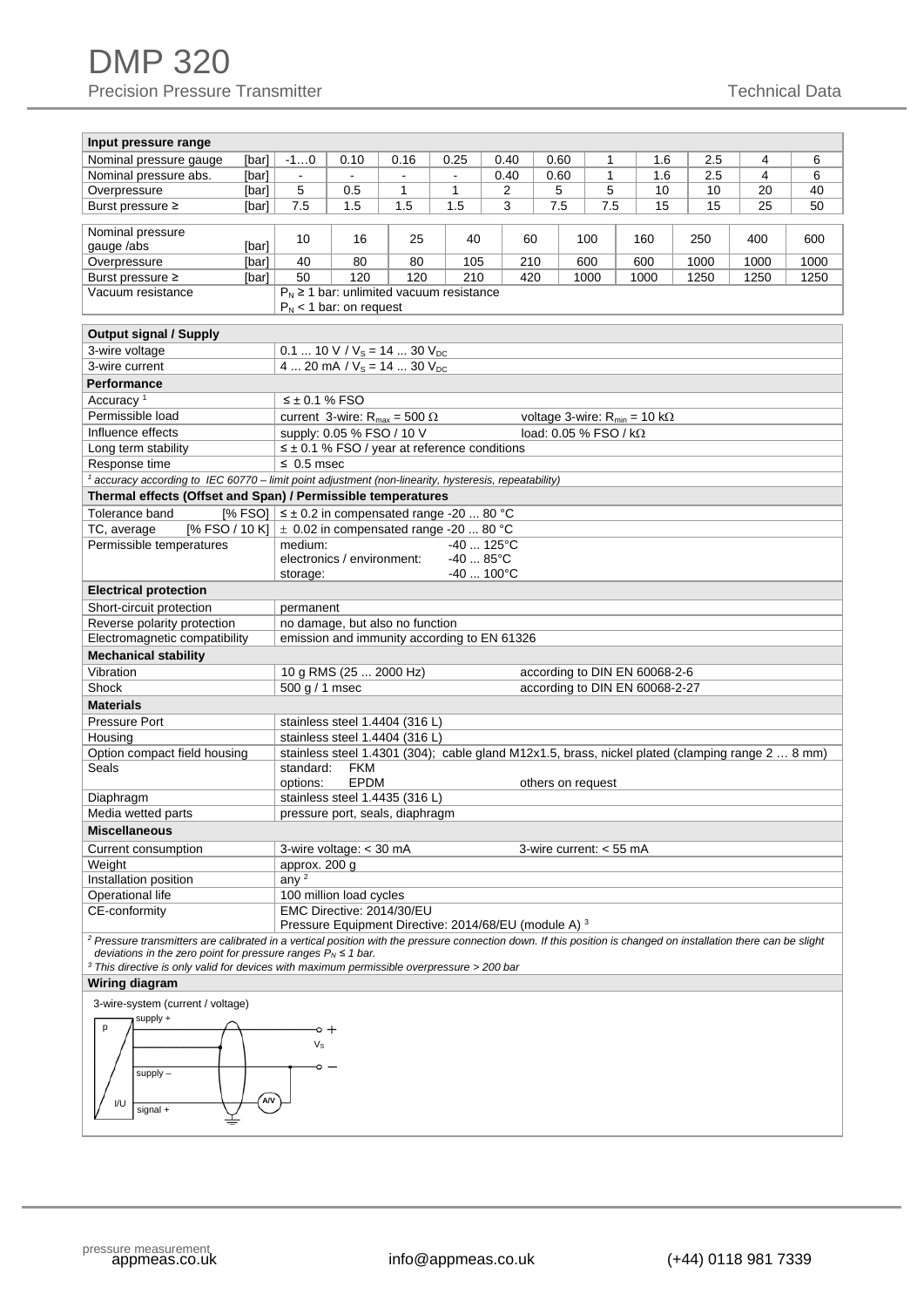DMP 320 Precision Pressure Transmitter Technical Data